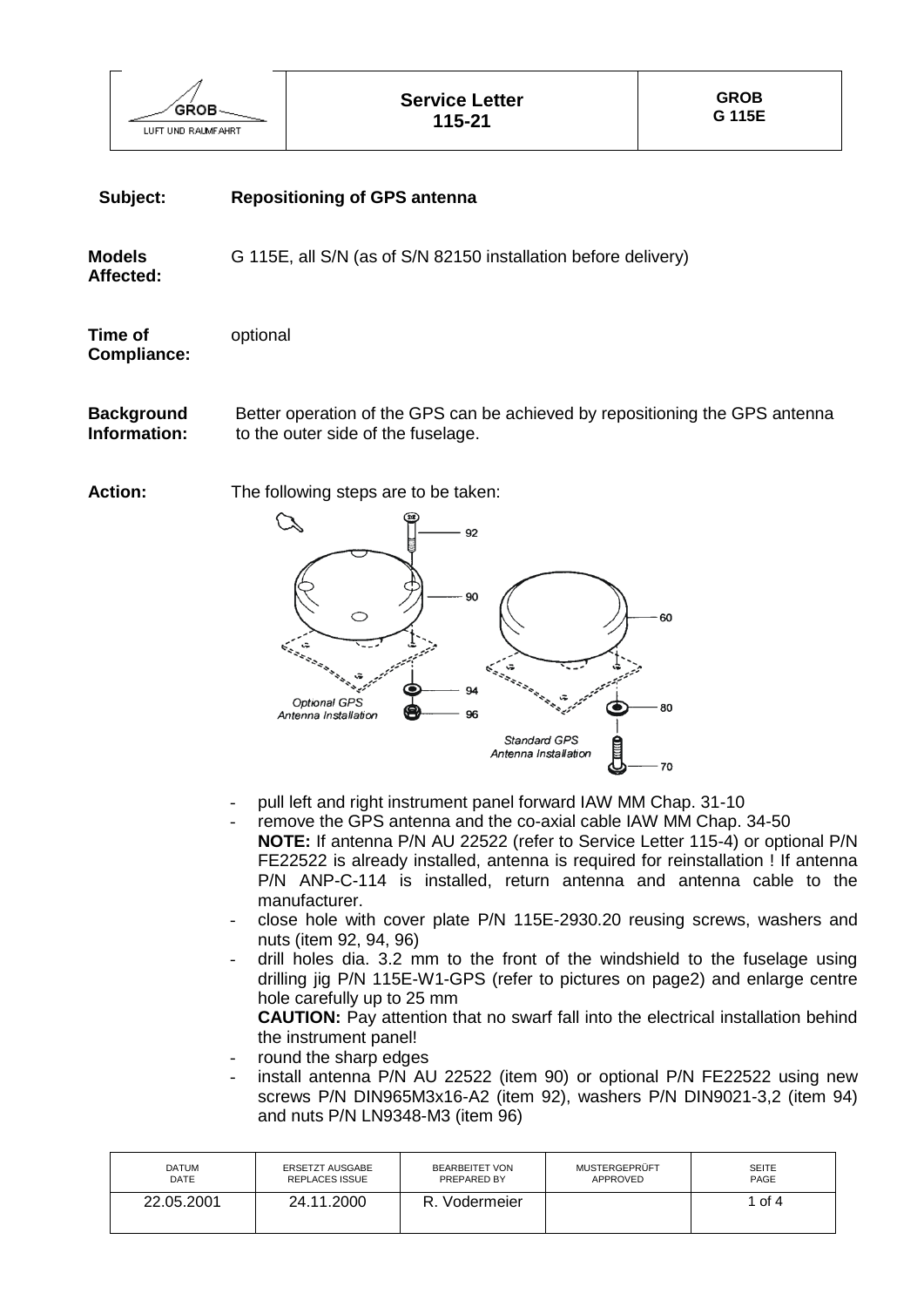

**NOTE:** Apply a small amount of sealant P/N 732 White (DOW Corning) under the screw head ! After antenna is fixed apply also a small amount of sealant around the antenna to the fuselage !

- install the new co-axial cable P/N RB09ERG142-X and connect it to antenna and GPS
- glue a swivel mount P/N ASMS-A-T to the fuselage in appropriate position using Araldite AW2014 or equivalent and tighten antenna cable using Ty-tap P/N TY242M
- reinstall left and right instrument panel IAW MM Chap. 31-10
- perform a functional test of the GPS



| <b>DATUM</b> | <b>ERSETZT AUSGABE</b> | <b>BEARBEITET VON</b> | <b>MUSTERGEPRÜFT</b> | <b>SEITE</b> |
|--------------|------------------------|-----------------------|----------------------|--------------|
| DATE         | <b>REPLACES ISSUE</b>  | PREPARED BY           | APPROVED             | PAGE         |
| 22.05.2001   | 24.11.2000             | Vodermeier            |                      | $2$ of 4     |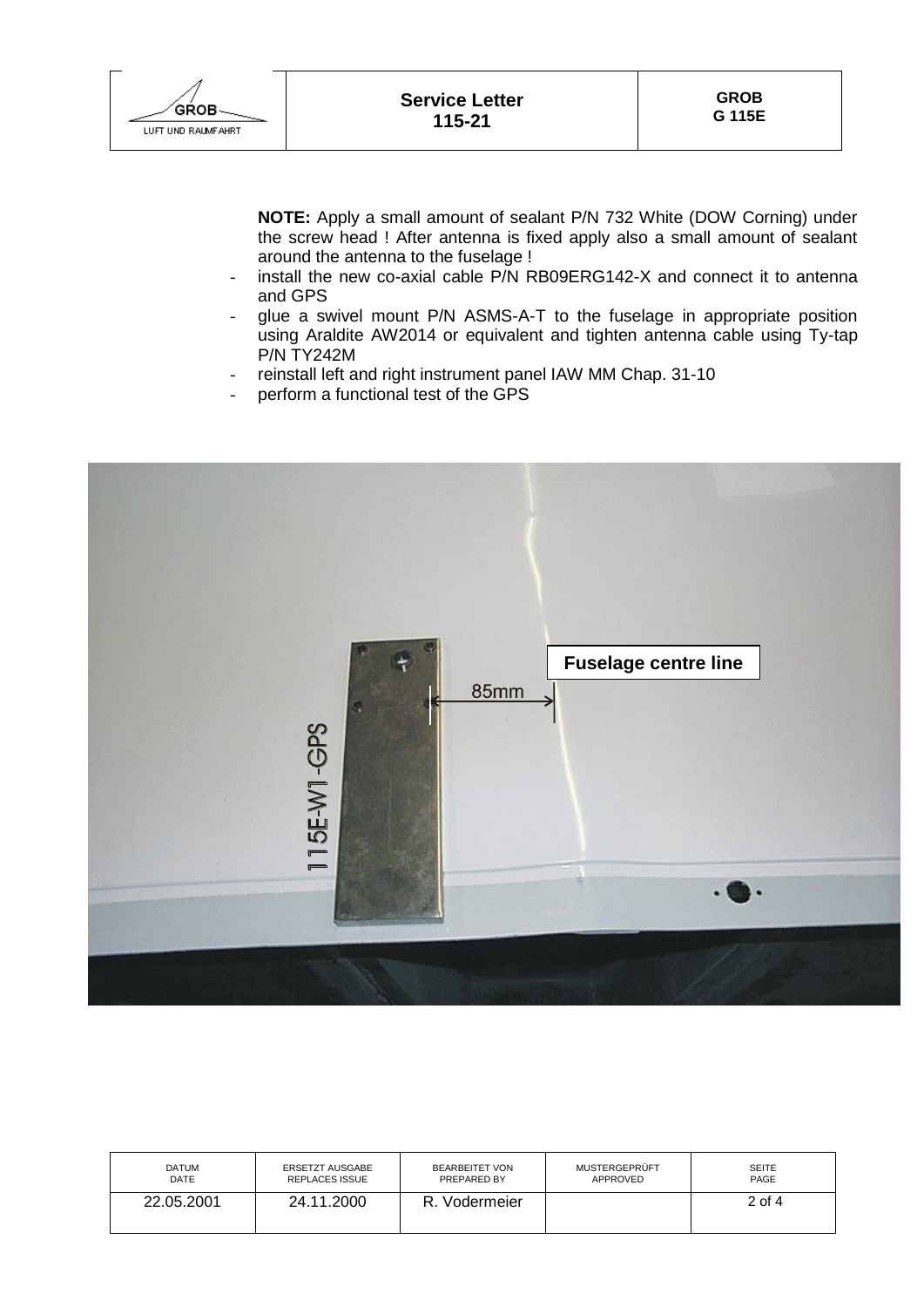

| DATUM      | <b>ERSETZT AUSGABE</b> | <b>BEARBEITET VON</b> | MUSTERGEPRÜFT | <b>SEITE</b> |
|------------|------------------------|-----------------------|---------------|--------------|
| DATE       | <b>REPLACES ISSUE</b>  | PREPARED BY           | APPROVED      | PAGE         |
| 22.05.2001 | 24.11.2000             | Vodermeier            |               | 3 of 4       |